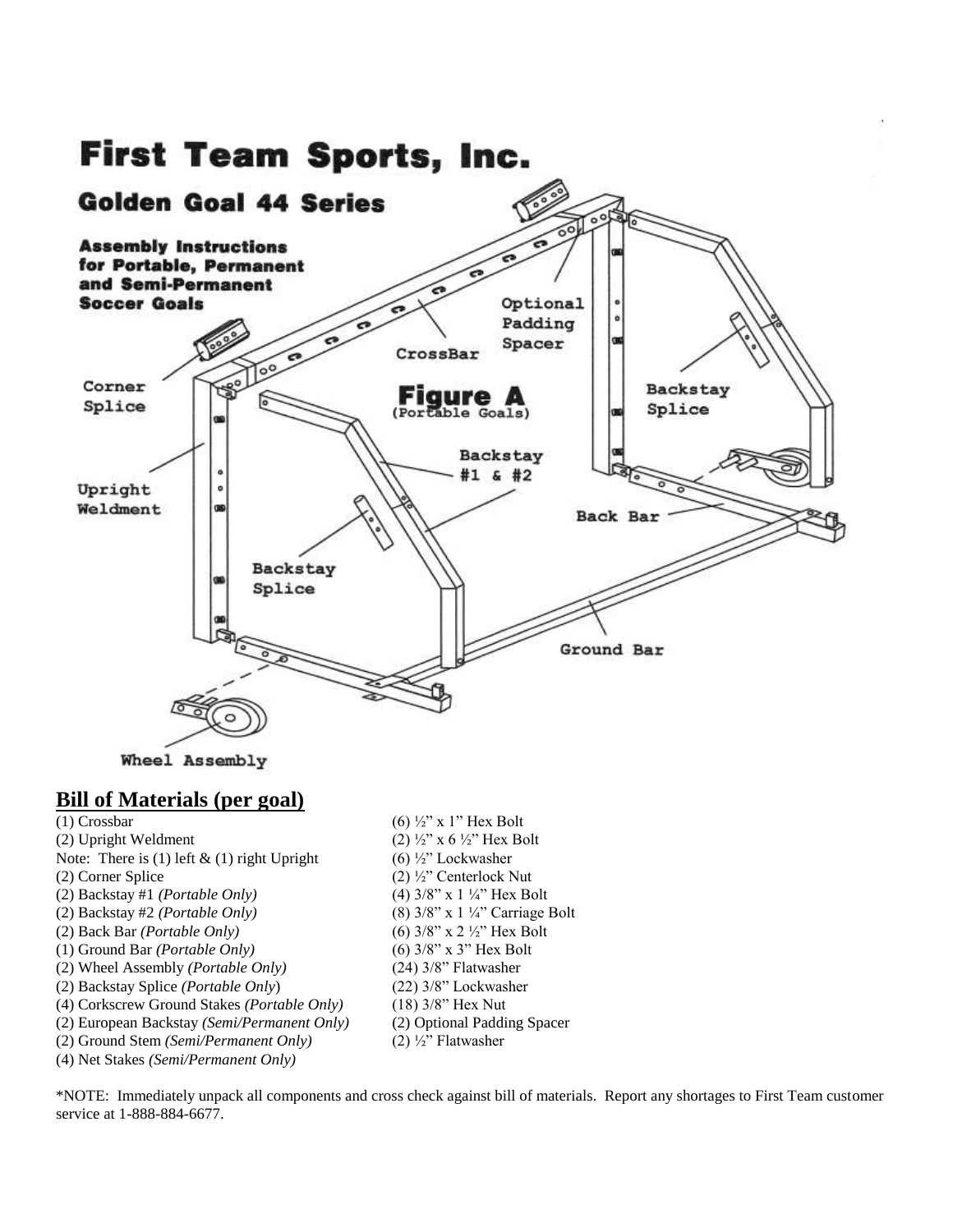

lids rest against outside of uprights as shown)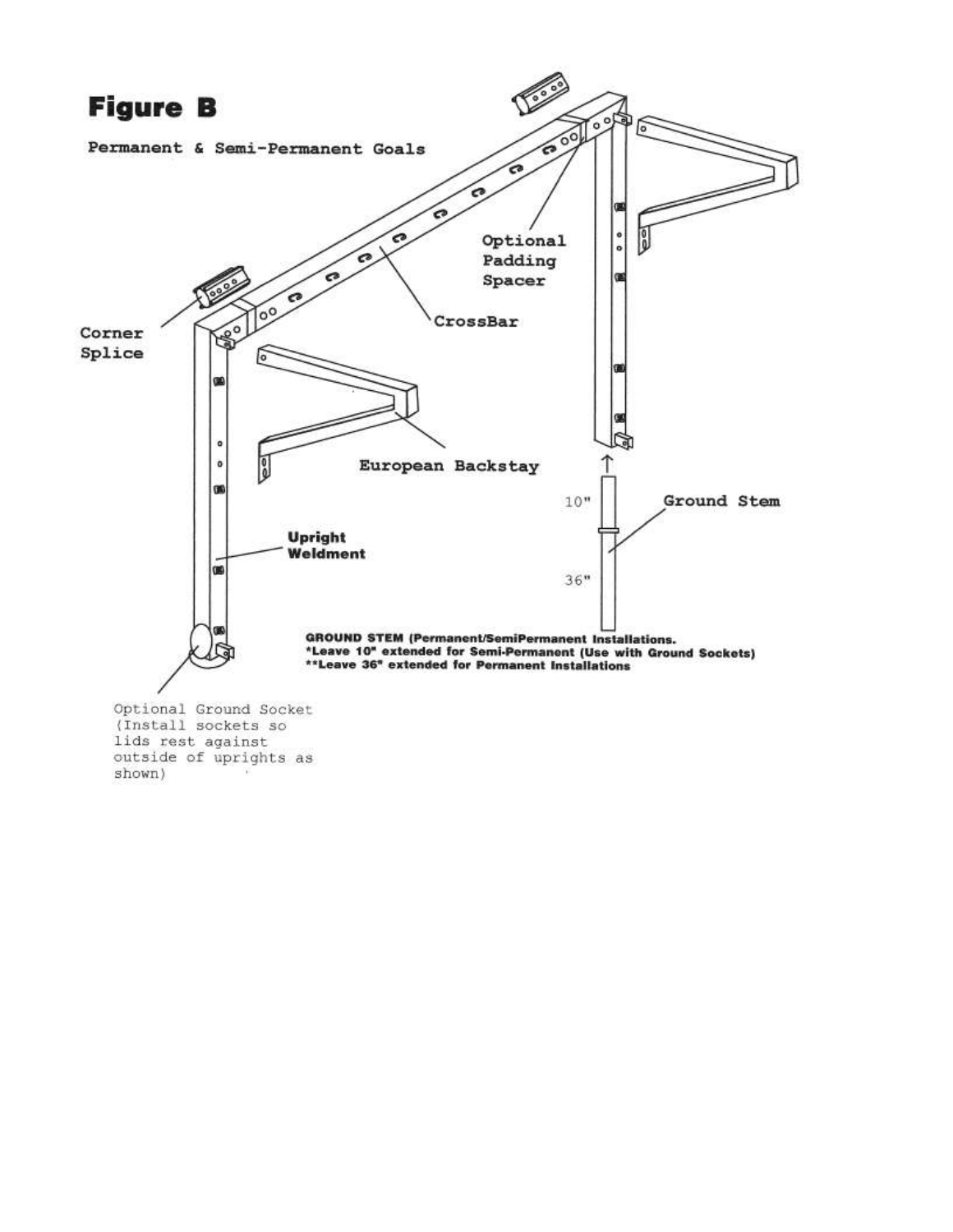# FIGURE C

## STAY-PUT NET ATTACHMENT

Weave net attachment rope as shown



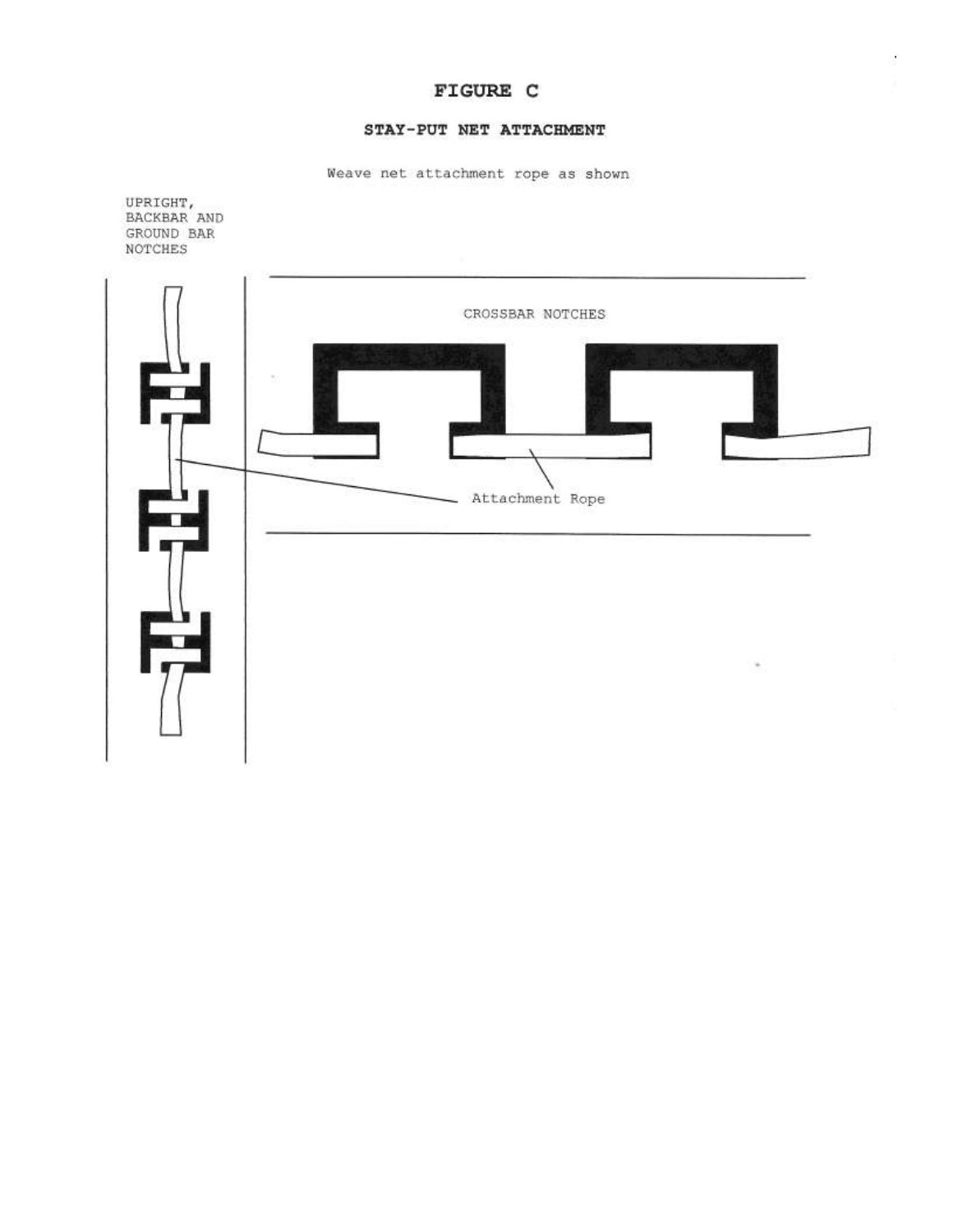## FIGURE D

### Insert and Secure Corner Splice



- 1. Unpack all components. Identify each piece based on either Figure A (portable goals) or Figure B (permanent/semi-permanent goals).
- 2. First, using  $(2) \frac{1}{2}$  x 1" hex bolts and  $(2) \frac{1}{2}$ " lockwashers, secure (1) Corner Splice into each Upright as shown in Figure D. IMPORTANT!! If you plan to use soccer post padding on goal uprights, be secure corner splice to Upright at attachment hole #2 as shown in Figure D. Otherwise secure corner splice at attachment point #1. (Use 1 hex bolt and lockwasher on each Corner Splice) Note: The Corner Splice is a tight fit, some paint may scrape off when inserting Corner Splice into Upright.
- 3. Then, using (4)  $\frac{1}{2}$ "x 1" hex bolts and (4)  $\frac{1}{2}$ " lockwashers provided, attach the UPRIGHT WELDMENTS to the CROSSBAR as shown in Figures A & B.

**ATTENTION:** There is a LEFT UPRIGHT WELDMENT and a RIGHT UPRIGHT WELDMENT. The welded attachment channel used to attach backstay to Upright should face up toward sky (see figures  $A \& B$ ) Additionally, if you purchased upright padding with your soccer goal(s) be sure to include the padding spacer as shown in the diagram. **NOTE: IF YOU DO NOT PLAN TO PAD SOCCER UPRIGHTS, DO NOT USE PADDING SPACERS!**

**HELFUL TIP: If you are using padding spacers, it is helpful to use (1) ½" flatwasher when attaching Crossbar to the Upright at the point closest to the padding spacer. The ½" flatwasher will overlap the padding spacer preventing the spacer from rotating.**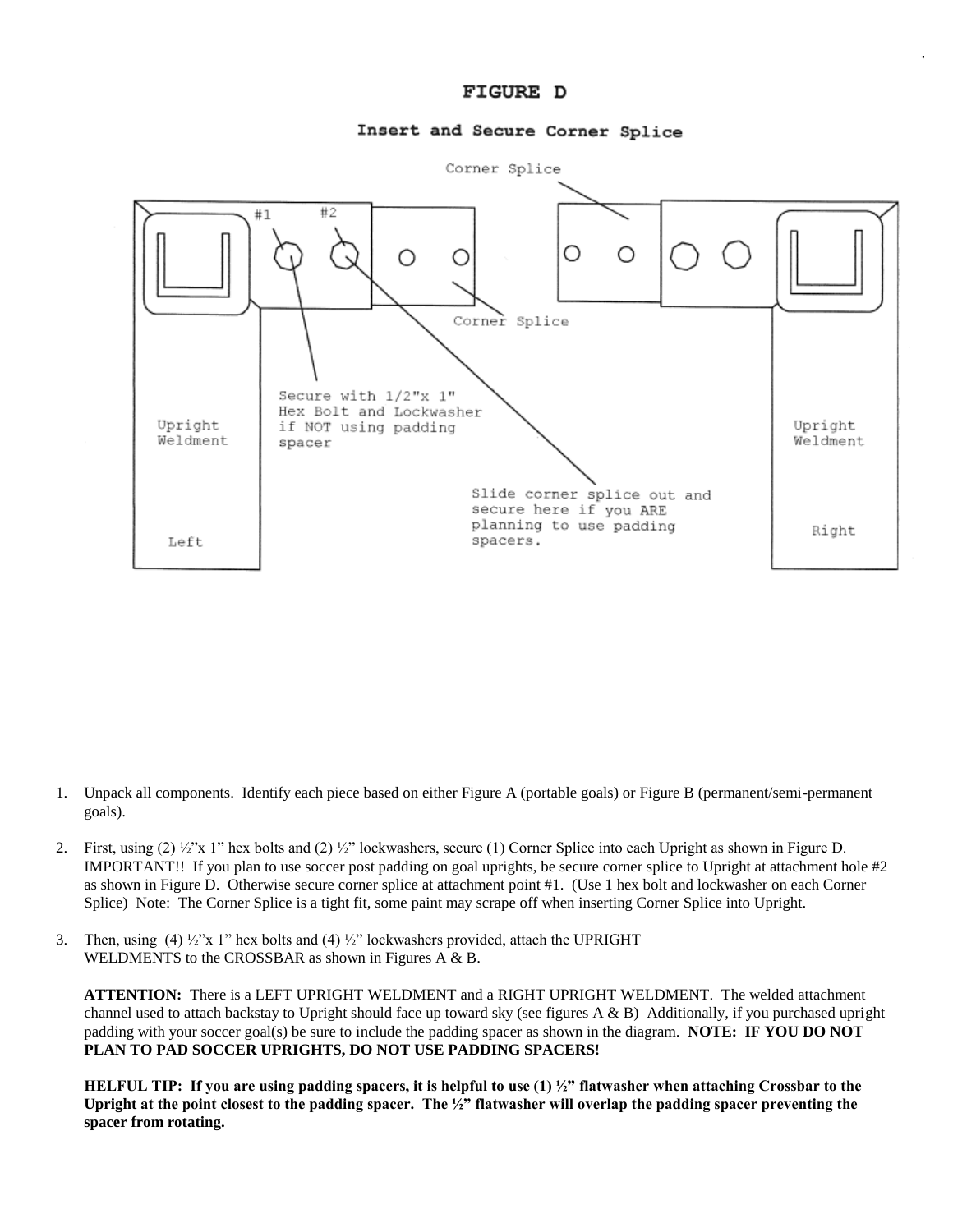#### **STOP! If you are performing a PERMANENT OR SEMI-PERMANENT soccer installation, skip down to step number 13. PORTABLE (roll-around) installations proceed with step 4 below.**

4. Use (1) BACKSTAY SPLICE to assemble BACKSTAY #1 to BACKSTAY #2. Do this by inserting BACKSTAY SPLICE equally into #1 & #2 then secure using (2)  $3/8$ " $x$  2  $\frac{1}{2}$ " hex bolts, (4)  $3/8$ " flatwashers, (2)  $3/8$ " lockwashers and (2)  $3/8$ " hex nuts. REPEAT step to build second backstay assembly.

TIP: BACKSTAY #1 is the piece that has a 49" leg. The 49" side is the TOP of the backstay. If you purchased a MINI model, your BACKSTAY #1 & #2 are interchangeable.

- 5. With your CROSSBAR/UPRIGHT assembly lying face down on the ground attach (1) BACK BAR to bottom end of both UPRIGHTS using (1) 3/8" x 3" hex bolt, (2) 3/8" flatwashers, (1) lockwasher and (1) hex nut.
- 6. Next, attach your BACKSTAY ASSEMBLY to the top corner of the UPRIGHT WELDMENT using (1) 3/8"x 3" hex nut, flatwashers, lockwasher and hex nut. Remember, the 49" (25" Mini) long end of the BACKSTAY is the end to attach to the UPRIGHT WELDMENT. Attach opposite end of BACKSTAY to BACK BAR using (1)  $3/8$ " x  $2\frac{1}{2}$ " hex bolt, flatwashers, lockwasher and hex nut.
- 7. Slide GROUND BAR into position and attach as far back (toward back of soccer goal) as possible. Use (1) 3/8" x 3" hex bolt, flatwashers, lockwasher and hex nut at each end of GROUND BAR to secure in place. Please install GROUND BAR with anchor warning labels face up.

#### **NOTE: GROUND BAR is adjustable forward and back along BACK BAR to allow for clearance of football goalposts or any other obstruction that may impede proper placement of soccer goal.**

- 8. **CAREFULLY** using at least two people, stand goal to its upright, playing position.
- 9. Using (1)  $\frac{1}{2}$  x 6  $\frac{1}{2}$  hex bolt and (1)  $\frac{1}{2}$  centerlock nut, secure each WHEEL ASSEMBLY to the left and right sides of unit as shown in FIGURE A. **TO TRANSPORT**: Flip both wheels forward and secure in place using cotterless pin. Lift GROUND BAR from backside of unit to roll. Flip both wheels back for play. Store pin in the welded storage tube located on WHEEL ASSEMBLY.
- 10. Check to make sure all hardware has been adequately tightened.
- 11. Drape net over unit and secure using First Team's exclusive "STAY-PUT" net attachment slots as shown in FIGURE C.
- 12. Position unit and secure to ground at four points along the GROUND BAR using the (4) CORKSCREW GROUND STAKES provided. YOUR GOLDEN GOAL PORTABLE SOCCER GOAL IS COMPLETE! **ALWAYS OBSERVE AND OBEY ALL RECOMMENDATIONS AND WARNINGS!!! SEMI-PERMANENT & PERMANENT INSTALLATIONS PROCEED FROM THIS POINT:**
- 13. Determine if you are performing a PERMANENT or SEMI-PERMANENT soccer goal installation. If this is a SEMI-PERMANENT you should have received some small boxes labeled "Ground Sockets" (2) per soccer goal. These "GROUND SOCKETS" allow you to remove the soccer goal from the ground when not in use. Alternatively, a PERMANENT installation results in UPRIGHTS that are cemented permanently in place and cannot be removed. Once you are certain which installation you are performing, proceed with step number 13.
- 14. Place (1) 3/8" lockwasher onto each of the (8) 3/8" x 1 ¼" carriage bolts. Next thread a 3/8" hex nut onto each carriage bolt to within ½" of the head of the carriage bolt.
- 15. At the bottom, open end of each upright you will find a "star" shaped cutout welded inside the 4"x4" aluminum UPRIGHT. Insert the head of one carriage bolt into the center of the "star" cutout and slide the bolt outward to the extreme end of one of the four points of the "star." Tighten nut. Repeat until one bolt is in place at all four "points' of the star on each UPRIGHT.

NOTE: When properly assembled, the  $3/8$ " lockwasher  $\&$  3/8" nut should be visible from the bottom (open) end of the UPRIGHT. If you have questions call First Team toll-free 1-888-884-6677.

16. If you are performing a PERMANENT installation, insert the GROUND STEM into the UPRIGHT so the 36" long portion is extended out the bottom of the UPRIGHT. Insert the GROUND STEM careful to line up the holes in the GROUND STEM